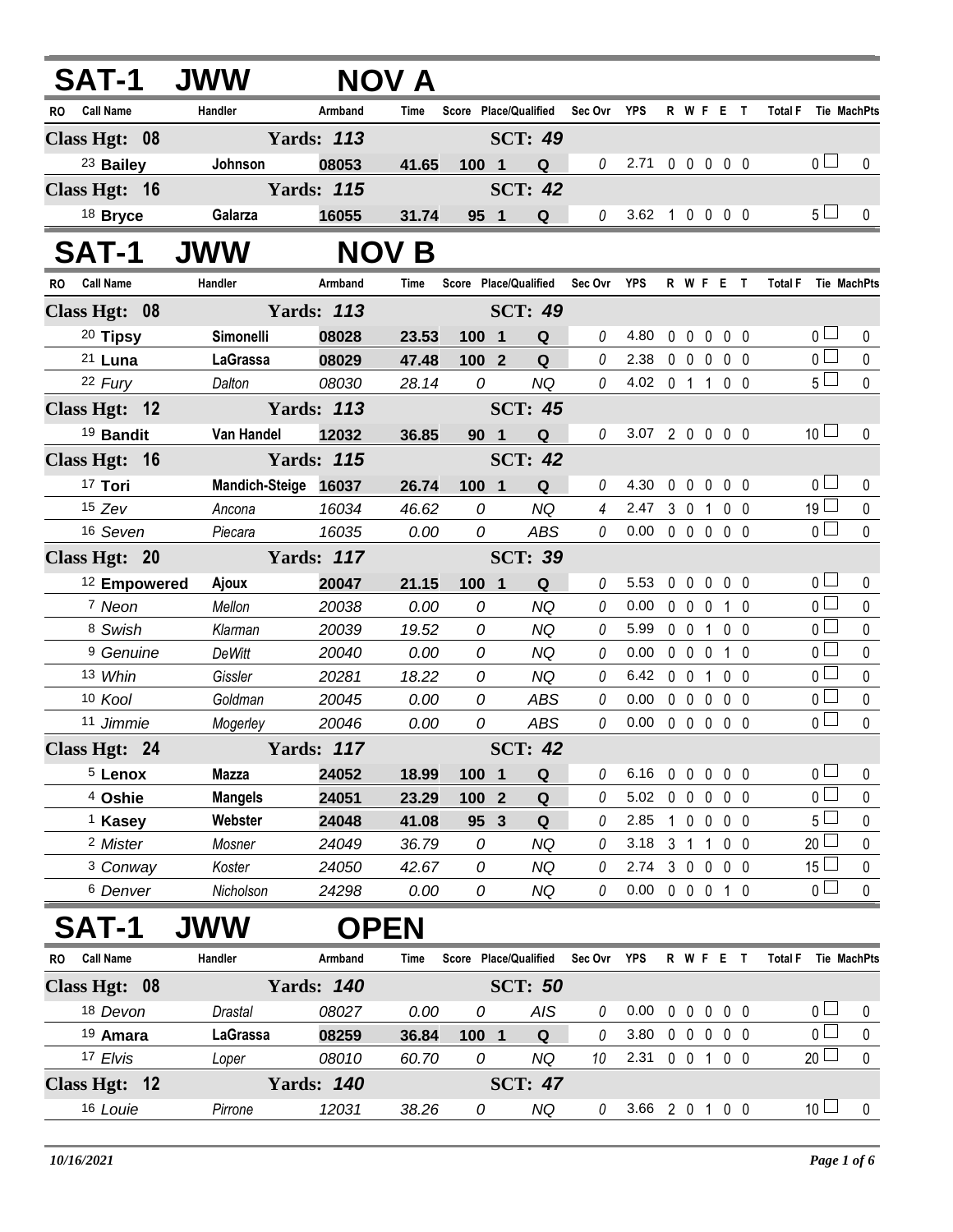| Class Hgt: 16          |                         |                 | <b>Yards: 144</b> |       |                 | <b>SCT: 44</b>        |                |                            |                |                   |             |                                 |                     |                       |              |
|------------------------|-------------------------|-----------------|-------------------|-------|-----------------|-----------------------|----------------|----------------------------|----------------|-------------------|-------------|---------------------------------|---------------------|-----------------------|--------------|
| <sup>13</sup> Bling    |                         | <b>Evans</b>    | 16013             | 23.75 | 100 1           | Q                     | 0              | 6.06                       |                |                   |             | 00000                           |                     | $\overline{0}$ $\Box$ | 0            |
| 14 Sierra              |                         | Dershowitz      | 16279             | 0.00  | 0               | <b>NQ</b>             | 0              | $0.00 \t0 \t0 \t0 \t1 \t0$ |                |                   |             |                                 |                     | $\overline{0}$        | $\mathbf{0}$ |
| Class Hgt: 20          |                         |                 | <b>Yards: 147</b> |       |                 | <b>SCT: 42</b>        |                |                            |                |                   |             |                                 |                     |                       |              |
| <sup>12</sup> Golly    |                         | <b>Brennan</b>  | 20293             | 25.89 | 95 1            | Q                     | 0              | 5.68                       | $\mathbf{1}$   |                   |             | $0\ 0\ 0\ 0$                    |                     | 5 <sub>1</sub>        | 0            |
| <sup>5</sup> Vanquish  |                         | <b>Herbst</b>   | 20016             | 29.48 | 95 2            | Q                     | 0              | 4.99                       | $\mathbf{1}$   |                   |             | 0 0 0 0                         |                     | 5 <sub>1</sub>        | $\mathbf 0$  |
| <sup>11</sup> Tyrion   |                         | <b>Borowski</b> | 20290             | 30.52 | 95 3            | Q                     | 0              | 4.82                       | $\mathbf{1}$   |                   |             | $0\quad 0\quad 0\quad 0$        |                     | 5 <sub>1</sub>        | $\pmb{0}$    |
| <sup>4</sup> Dooley    |                         | Nowak           | 20015             | 58.60 | 0               | <b>NQ</b>             | 16             | 2.51                       |                |                   |             | 2 1 4 0 0                       |                     | $47 \Box$             | $\pmb{0}$    |
| <sup>6</sup> Starr     |                         | Regateiro       | 20017             | 47.50 | 0               | <b>NQ</b>             | 5              | 3.09                       |                |                   |             | 1 0 2 0 0                       |                     | $15\perp$             | 0            |
| 7 Jersey               |                         | Cardamone       | 20018             | 0.00  | $\mathcal{O}$   | <b>NQ</b>             | 0              | 0.00                       |                |                   |             | 0 0 0 1 0                       |                     | 0 <sub>0</sub>        | $\pmb{0}$    |
| 8 Grin:)               |                         | Ott             | 20043             | 31.81 | 0               | <b>NQ</b>             | 0              | 4.62                       |                |                   |             | 2 0 0 0 0                       |                     | 10 <sup>1</sup>       | $\mathbf 0$  |
| <sup>9</sup> Roux      |                         | Mellon          | 20044             | 0.00  | $\mathcal{O}$   | <b>NQ</b>             | 0              | 0.00                       |                |                   |             | 0 0 0 1 0                       |                     | $\overline{0}$        | $\pmb{0}$    |
| 10 Kaio                |                         | Minnella        | 20229             | 42.54 | 0               | <b>NQ</b>             | 0              | 3.46 2 1 0 0 0             |                |                   |             |                                 |                     | 15 <sup>1</sup>       | $\pmb{0}$    |
| Class Hgt: 24          |                         |                 | <b>Yards: 147</b> |       |                 | <b>SCT: 45</b>        |                |                            |                |                   |             |                                 |                     |                       |              |
| <sup>2</sup> Grizzly   |                         | O'Brien         | 24019             | 25.07 | 0               | <b>NQ</b>             | 0              | 5.86                       |                |                   |             | 0 0 1 0 0                       |                     | 0 <sub>0</sub>        | $\mathbf 0$  |
| 3 Journey              |                         | Wirkowski       | 24295             | 0.00  | 0               | ABS                   | 0              | 0.00                       |                |                   |             | $0\quad 0\quad 0\quad 0\quad 0$ |                     | $\overline{0}$        | $\mathbf 0$  |
| Class Hgt: 24C         |                         |                 | <b>Yards: 147</b> |       |                 | <b>SCT: 42</b>        |                |                            |                |                   |             |                                 |                     |                       |              |
| <sup>1</sup> Freedom   |                         | Pollard         | 24C020            | 0.00  | 0               | <b>NQ</b>             | 0              | $0.00 \t0 \t0 \t0 \t1 \t0$ |                |                   |             |                                 |                     | 0 <sub>0</sub>        | $\mathbf 0$  |
| <b>SAT-1</b>           |                         | <b>JWW</b>      | EX                |       |                 |                       |                |                            |                |                   |             |                                 |                     |                       |              |
|                        |                         |                 |                   |       |                 |                       |                |                            |                |                   |             |                                 |                     |                       |              |
| RO Call Name           |                         | Handler         | Armband           | Time  |                 | Score Place/Qualified | Sec Ovr YPS    |                            |                |                   |             | R W F E T                       | Total F Tie MachPts |                       |              |
| Class Hgt: 08          |                         |                 | <b>Yards: 162</b> |       |                 | <b>SCT: 53</b>        |                |                            |                |                   |             |                                 |                     |                       |              |
| 131 Scout              |                         | Loper           | 08261             | 56.87 | 91 <sub>1</sub> | Q                     | $\mathfrak{Z}$ | 2.85                       |                |                   |             | 00000                           |                     | 9 <sub>1</sub>        | $\mathbf 0$  |
| 130 Delaney            |                         | O'Reilly        | 08260             | 31.46 | 0               | <b>NQ</b>             | 0              | 5.15 0 0 1 0 0             |                |                   |             |                                 |                     | $\overline{0}$        | $\mathbf 0$  |
| Class Hgt: 16          |                         |                 | <b>Yards: 166</b> |       |                 | <b>SCT: 47</b>        |                |                            |                |                   |             |                                 |                     |                       |              |
|                        | 83 Chay-lo (Cielo) Kane |                 | 16271             | 0.00  | 0               | <b>NQ</b>             | 0              | $0.00 \t0 \t0 \t0 \t1 \t0$ |                |                   |             |                                 |                     | 0 <sub>0</sub>        | $\mathbf 0$  |
| Class Hgt: 20          |                         |                 | <b>Yards: 170</b> |       |                 | <b>SCT: 45</b>        |                |                            |                |                   |             |                                 |                     |                       |              |
| 57 Merry               |                         | Rimmer          | 20287             | 29.27 | 100 1           | Q                     | 0              | 5.81                       |                |                   |             | 00000                           |                     | $\overline{0}$        | $\pmb{0}$    |
| 56 Clooney             |                         | Johnston        | 20284             | 29.89 | 100 2           | $\overline{Q}$        | $\mathcal O$   | 5.69 0 0 0 0 0             |                |                   |             |                                 |                     | $\overline{0}$        |              |
| 55 Snap                |                         | Fisher          | 20014             | 38.31 | 0               | <b>NQ</b>             | 0              | 4.44                       | 3 <sub>1</sub> |                   |             | $0\quad 0\quad 0$               |                     | 20 <sup>L</sup>       | 0            |
| 59 Shelby              |                         | Ayers           | 20289             | 0.00  | 0               | <b>NQ</b>             | 0              | 0.00                       |                | $0\quad 0\quad 0$ |             | $1\quad0$                       |                     | 0 <sub>0</sub>        | $\pmb{0}$    |
| 58 Indy                |                         | Chirichella     | 20288             | 0.00  | 0               | ABS                   | 0              | 0.00                       |                |                   |             | 00000                           |                     | 0 <sub>0</sub>        | $\pmb{0}$    |
| Class Hgt: 24          |                         |                 | <b>Yards: 170</b> |       |                 | <b>SCT: 48</b>        |                |                            |                |                   |             |                                 |                     |                       | $\mathbf 0$  |
| 12 Carson              |                         | <b>Durocher</b> | 24296             | 32.14 | 100 1           | Q                     | 0              | 5.29                       | $0\quad 0$     |                   | $\mathbf 0$ | 0 <sub>0</sub>                  |                     | 0 <sub>0</sub>        | 0            |
| 11 Glory               |                         | Gonchar         | 24294             | 33.82 | 0               | <b>NQ</b>             | 0              | 5.03                       |                | 1                 |             | $0\ 0\ 0$                       |                     | 10 <sup>L</sup>       | 0            |
| 10 Chaos               |                         | Koster          | 24297             | 43.98 | 0               | NQ                    | 0              | 3.87                       | 2 <sub>1</sub> |                   |             | 1 0 0                           |                     | 15 <sup>1</sup>       | $\pmb{0}$    |
|                        |                         | <b>JWW</b>      | MAS               |       |                 |                       |                |                            |                |                   |             |                                 |                     |                       |              |
| <b>Call Name</b><br>RO |                         | Handler         | Armband           | Time  |                 | Score Place/Qualified | Sec Ovr        | YPS                        |                |                   |             | R W F E T                       | <b>Total F</b>      | <b>Tie MachPts</b>    |              |

|                 | , ,,,,,,,,,,,,,,               | .                 |                   |   |                                  |                |          |              | . |                                        |    |
|-----------------|--------------------------------|-------------------|-------------------|---|----------------------------------|----------------|----------|--------------|---|----------------------------------------|----|
|                 |                                |                   |                   |   |                                  |                |          |              |   |                                        |    |
| <b>Scheiner</b> | 08114                          | 35.66             | 100               | Q |                                  | 4.54           |          |              |   |                                        | 17 |
| <b>Dalton</b>   | 08107                          | 39.15             | 100<br>$\sqrt{2}$ | Q |                                  |                |          |              |   |                                        | 13 |
| Andrysiak       | 08112                          | 39.47             | 1003              | Q |                                  |                | $\Omega$ |              |   |                                        | 13 |
| Hill-Wampler    | 08123                          | 44.85             | 100<br>-4         | Q |                                  | 3.61           |          |              |   |                                        | 8  |
| <b>Spence</b>   | 08103                          | 46.73             | 100               | Q |                                  | 3.47           |          |              |   |                                        | 6  |
|                 | ,,,,,,,,,,<br>128 Jingle Belle | <b>Yards: 162</b> |                   |   | <u> 99919 - 1999 W.G. Millog</u> | <b>SCT: 53</b> |          | 4.14<br>4.10 |   | 00<br>00<br>0 <sub>0</sub><br>00<br>00 |    |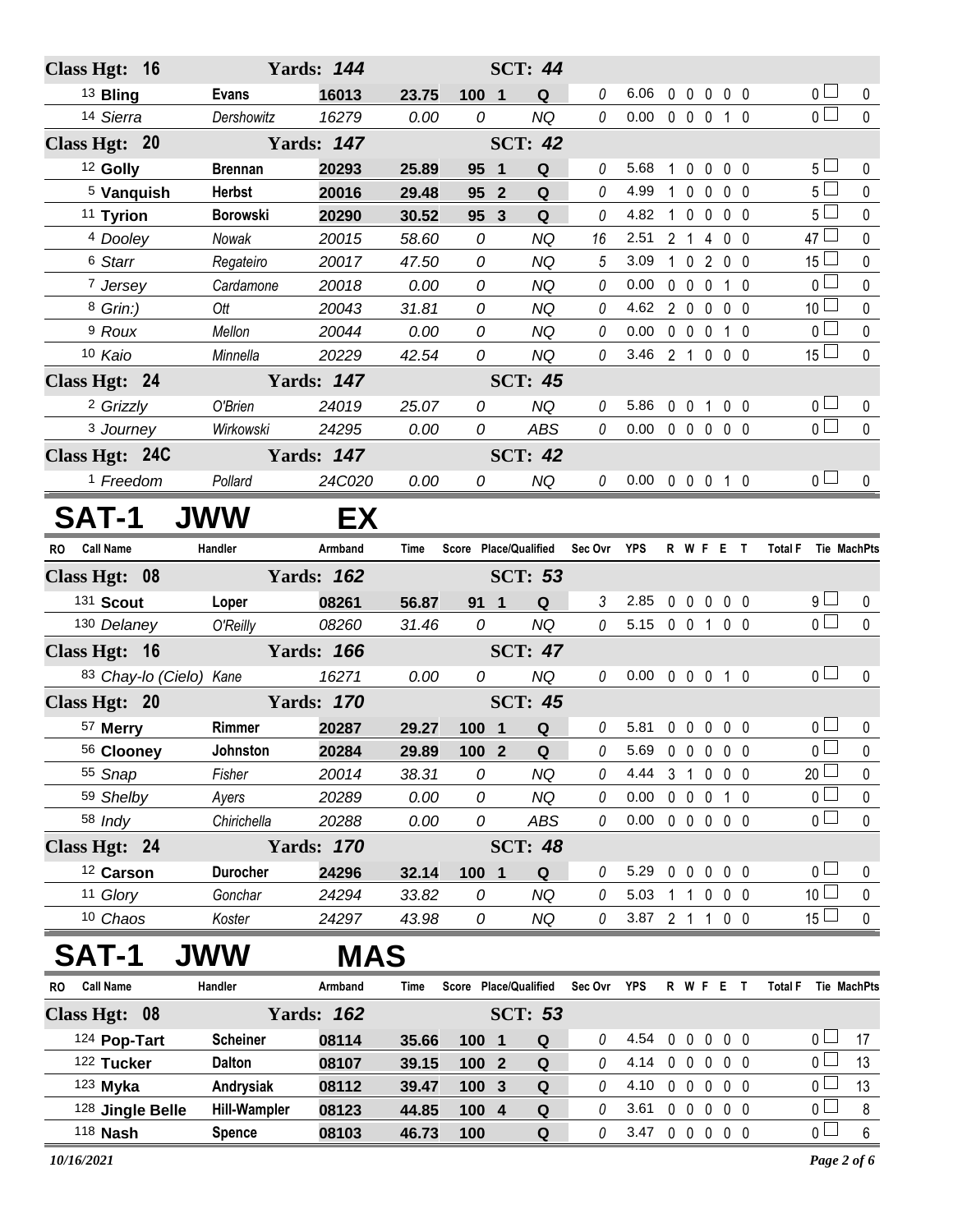| 120 Bonnie     | Dare             | 08105             | 38.16 | 0                   | <b>NQ</b>      | 0        | 4.25                       | 1              | $\overline{1}$          | $\mathbf 0$    | 0 <sub>0</sub>      | 10 <sup>1</sup> | 0            |
|----------------|------------------|-------------------|-------|---------------------|----------------|----------|----------------------------|----------------|-------------------------|----------------|---------------------|-----------------|--------------|
| 121 Captain    | Martinez         | 08106             | 54.12 | 0                   | <b>NQ</b>      | 1        | 2.99                       | $\mathbf 0$    | $\overline{0}$          | 0              | 0 <sub>0</sub>      | 3 <sup>l</sup>  | $\mathbf 0$  |
| 119 ZoomZoom   | LaGrassa         | 08109             | 0.00  | 0                   | NQ             | 0        | 0.00                       | $0\quad 0$     |                         | $\mathbf 0$    | 10                  | 0 <sub>1</sub>  | 0            |
| 125 Scrappy    | LaGrassa         | 08115             | 45.50 | 0                   | <b>NQ</b>      | 0        | 3.56                       | $2\quad0$      |                         | $\overline{0}$ | 0 <sub>0</sub>      | 10 <sup>1</sup> | 0            |
| 126 Herbie     | Rosario          | 08117             | 42.82 | 0                   | NQ             | 0        | 3.78                       | $0\quad 0$     |                         | 1              | 0 <sub>0</sub>      | 0 <sub>1</sub>  | $\mathbf{0}$ |
| 127 Clover     | Marie            | 08120             | 31.62 | 0                   | <b>NQ</b>      | 0        | 5.12                       | 2 <sub>1</sub> |                         | $\overline{2}$ | 0 <sub>0</sub>      | 15 <sup>L</sup> | 0            |
| 129 Crystal    | Marie            | 08263             | 29.18 | 0                   | <b>NQ</b>      | 0        | 5.55                       | $0\quad 0$     |                         |                | $1 \quad 0 \quad 0$ | 0 <sub>1</sub>  | 0            |
| Class Hgt: 12  |                  | <b>Yards: 162</b> |       |                     | <b>SCT: 50</b> |          |                            |                |                         |                |                     |                 |              |
| 108 Maksim     | Kane             | 12148             | 25.24 | 100 1               | Q              | 0        | 6.42                       | 0              | $\mathbf 0$             | $\mathbf 0$    | 0 <sub>0</sub>      | 0 L             | 24           |
| 98 Targhee     | Schroeder        | 12132             | 25.78 | 100 2               | Q              | 0        | 6.28                       | $\mathbf 0$    | $\overline{\mathbf{0}}$ | 0              | 0 <sub>0</sub>      | 0 L             | 24           |
| 105 Trek       | Wiechmann        | 12145             | 26.68 | 100<br>$\mathbf{3}$ | Q              | 0        | 6.07                       | $0\quad 0$     |                         | $\mathbf 0$    | 0 <sub>0</sub>      | 0 L             | 23           |
| 97 Digby       | <b>Brawner</b>   | 12131             | 30.44 | 100 4               | $\mathbf Q$    | 0        | 5.32                       | $0\quad 0$     |                         | $\mathbf{0}$   | 0 <sub>0</sub>      | 0 <sub>0</sub>  | 19           |
| 104 Keegan     | O'Reilly         | 12144             | 34.07 | 100                 | Q              | $\theta$ | 4.75                       | $\mathbf 0$    | $\mathbf 0$             | $\mathbf{0}$   | 0 <sub>0</sub>      | 0 <sub>0</sub>  | 15           |
| 95 Duncan      | <b>McNelis</b>   | 12128             | 34.20 | 100                 | $\mathbf Q$    | 0        | 4.74                       | 0              | $\mathbf 0$             | $\mathbf 0$    | 0 <sub>0</sub>      | 0 <sub>0</sub>  | 15           |
| 94 Cassie      | <b>Marie</b>     | 12127             | 34.95 | 100                 | Q              | $\theta$ | 4.64                       | $\mathbf{0}$   | $\mathbf 0$             | $\mathbf 0$    | 0 <sub>0</sub>      | 0 <sub>0</sub>  | 15           |
| 109 Sassy      | <b>McNelis</b>   | 12140             | 36.70 | 100                 | $\mathbf Q$    | 0        | 4.41                       |                | $0\quad 0$              | $\mathbf 0$    | 0 <sub>0</sub>      | 0 <sub>1</sub>  | 13           |
| 103 Starz      | <b>LaGrassa</b>  | 12143             | 37.91 | 100                 | $\mathbf Q$    | 0        | 4.27                       | $\mathbf 0$    | $\mathbf 0$             | $\mathbf 0$    | 0 <sub>0</sub>      | 0 <sub>0</sub>  | 12           |
| 102 Pippi      | <b>Cornelius</b> | 12139             | 48.08 | 100                 | Q              | 0        | 3.37                       | $0\quad 0$     |                         | $\mathbf 0$    | 0 <sub>0</sub>      | $\overline{0}$  | 1            |
| 99 B           | Hill-Wampler     | 12134             | 49.08 | 0                   | <b>NQ</b>      | 0        | 3.30                       | $\mathbf{1}$   | $\mathbf 0$             | $\overline{2}$ | 0 <sub>0</sub>      | 5 <sub>1</sub>  | 0            |
| 100 Spark      | <b>Bintliff</b>  | 12136             | 25.22 | 0                   | <b>NQ</b>      | 0        | 6.42                       | 0              | $\mathbf 0$             | $\overline{2}$ | 0 <sub>0</sub>      | $\overline{0}$  | 0            |
| 101 Rollo      | Gruver           | 12138             | 38.49 | 0                   | <b>NQ</b>      | 0        | 4.21                       | $\mathbf{1}$   | $\mathbf 0$             | $\mathbf 0$    | 0 <sub>0</sub>      | 5 <sub>1</sub>  | 0            |
| 106 Kylie      | Parkin           | 12146             | 33.41 | 0                   | <b>NQ</b>      | 0        | 4.85                       | $0\quad 0$     |                         | 1              | 0 <sub>0</sub>      | $0^{\square}$   | 0            |
| 107 Misha      | <b>Szakacs</b>   | 12147             | 41.94 | 0                   | <b>NQ</b>      | 0        | 3.86                       | $\mathbf{1}$   | $2^{\circ}$             | $\overline{4}$ | 0 <sub>0</sub>      | $15 -$          | 0            |
| $110$ Ruby     | Berry            | 12268             | 41.21 | 0                   | <b>NQ</b>      | 0        | 3.93                       | 4 0            |                         |                | 2 0 0               | $20$ $\Box$     | 0            |
| 96 Roger       | Fitzgerald       | 12130             | 0.00  | 0                   | <b>ABS</b>     | 0        | 0.00                       |                | $0\quad 0\quad 0$       |                | 0 <sub>0</sub>      | $\overline{0}$  | $\mathbf 0$  |
| Class Hgt: 16  |                  | <b>Yards: 166</b> |       |                     | <b>SCT: 47</b> |          |                            |                |                         |                |                     |                 |              |
| 82 Paprika     | Emmanuelli       | 16272             | 0.00  | 0                   | AIS            | 0        | 0.00                       | 0              | $\mathbf{0}$            | 0              | 0 <sub>0</sub>      | 0 <sub>1</sub>  | $\mathbf 0$  |
| 78 Neutrino    | <b>Reichert</b>  | 16168             | 26.90 | 100 1               | $\mathbf Q$    | 0        | 6.17                       |                | $0\quad 0$              | $\overline{0}$ | 0 <sub>0</sub>      | 0 <sub>0</sub>  | 20           |
| 80 Daisy       | <b>Evans</b>     | 16170             | 27.19 | 100 2               | $\mathbf Q$    | $\theta$ | 6.11                       |                | $0\quad 0\quad 0$       |                | 0 <sub>0</sub>      | 0 <sub>0</sub>  | 19           |
| 69 RivaMni     | Kappe            | 16154             | 28.54 | 100 3               | $\mathbf Q$    | 0        | 5.82 0 0 0 0 0             |                |                         |                |                     | $\overline{0}$  | 18           |
| 68 Sonya Blade | <b>Brennan</b>   | 16153             | 29.68 | 100 4               | Q              | 0        | 5.59                       | $0\quad 0$     |                         | $\mathbf 0$    | 0 <sub>0</sub>      | $\overline{0}$  | 17           |
| 79 Tucker      | <b>Powell</b>    | 16169             | 30.36 | 100                 | $\mathbf Q$    | 0        | 5.47                       | $0\quad 0$     |                         | $\mathbf 0$    | $0\quad 0$          | 0 <sub>0</sub>  | 16           |
| 81 Lici        | Cimprich         | 16171             | 33.22 | 100                 | Q              | 0        | 5.00                       | $0\quad 0$     |                         | $\overline{0}$ | $0\quad 0$          | 0 <sub>1</sub>  | 13           |
| 65 Fred        | <b>Bintliff</b>  | 16149             | 27.21 | 0                   | <b>NQ</b>      | 0        | 6.10                       | $1\quad2$      |                         | 1              | 0 <sub>0</sub>      | $15\perp$       | $\mathbf 0$  |
| 66 Kip         | Fronheiser       | 16150             | 30.64 | 0                   | <b>NQ</b>      | 0        | 5.42                       |                | $\mathbf{1}$            | $\mathbf{2}$   | $0\quad 0$          | 10 <sup>1</sup> | 0            |
| 70 Surf        | Wiechmann        | 16156             | 33.02 | 0                   | <b>NQ</b>      | 0        | 5.03                       | 2 <sub>1</sub> |                         | 1              | 0 <sub>0</sub>      | $15\perp$       | 0            |
| 71 Allie       | Parkin           | 16158             | 44.72 | 0                   | <b>NQ</b>      | 0        | 3.71                       |                | $3\quad0$               |                | 200                 | $15$ $\Box$     | 0            |
| 72 Quiz        | Simonelli        | 16159             | 0.00  | 0                   | <b>NQ</b>      | 0        | 0.00                       | $\mathbf 0$    | $\mathbf 0$             | $\mathbf 0$    | $1\quad0$           | 0 <sup>1</sup>  | 0            |
| 74 Spinner     | Fluet            | 16161             | 42.48 | 0                   | <b>NQ</b>      | 0        | 3.91                       |                | 200                     |                | 0 <sub>0</sub>      | 10 <sup>1</sup> | 0            |
| 75 Burst       | Heck             | 16163             | 24.48 | 0                   | <b>NQ</b>      | 0        | 6.78                       |                | $0\quad 0$              | $\overline{4}$ | $0\quad 0$          | 0 <sub>1</sub>  | 0            |
| 76 Sweep       | Wurst            | 16165             | 0.00  | 0                   | <b>NQ</b>      | 0        | 0.00                       |                | $0\quad 0$              | $\mathbf 0$    | $1\quad 0$          | 0 <sup>2</sup>  | 0            |
| 77 Quicksilver | Dershowitz       | 16166             | 44.44 | 0                   | <b>NQ</b>      | 0        | 3.74                       | $2\quad 0$     |                         | $\mathbf 0$    | 0 <sub>0</sub>      | 10 <sup>1</sup> | 0            |
| 67 Rhys        | Midura           | 16151             | 0.00  | 0                   | <b>ABS</b>     | 0        | 0.00                       | $0\quad 0$     |                         | $\mathbf 0$    | 0 <sub>0</sub>      | $\overline{0}$  | $\pmb{0}$    |
| 73 Déjà vu     | Mygas            | 16280             | 0.00  | 0                   | ABS            | 0        | 0.00                       |                | $0\quad 0\quad 0$       |                | 0 <sub>0</sub>      | $\overline{0}$  | $\pmb{0}$    |
| Class Hgt: 20  |                  | <b>Yards: 170</b> |       |                     | <b>SCT: 45</b> |          |                            |                |                         |                |                     |                 |              |
| 44 Artie Ross  | Rose             | 20224             | 0.00  | 0                   | AIS            | 0        | $0.00 \t0 \t0 \t0 \t0 \t0$ |                |                         |                |                     | 0 <sub>0</sub>  | $\pmb{0}$    |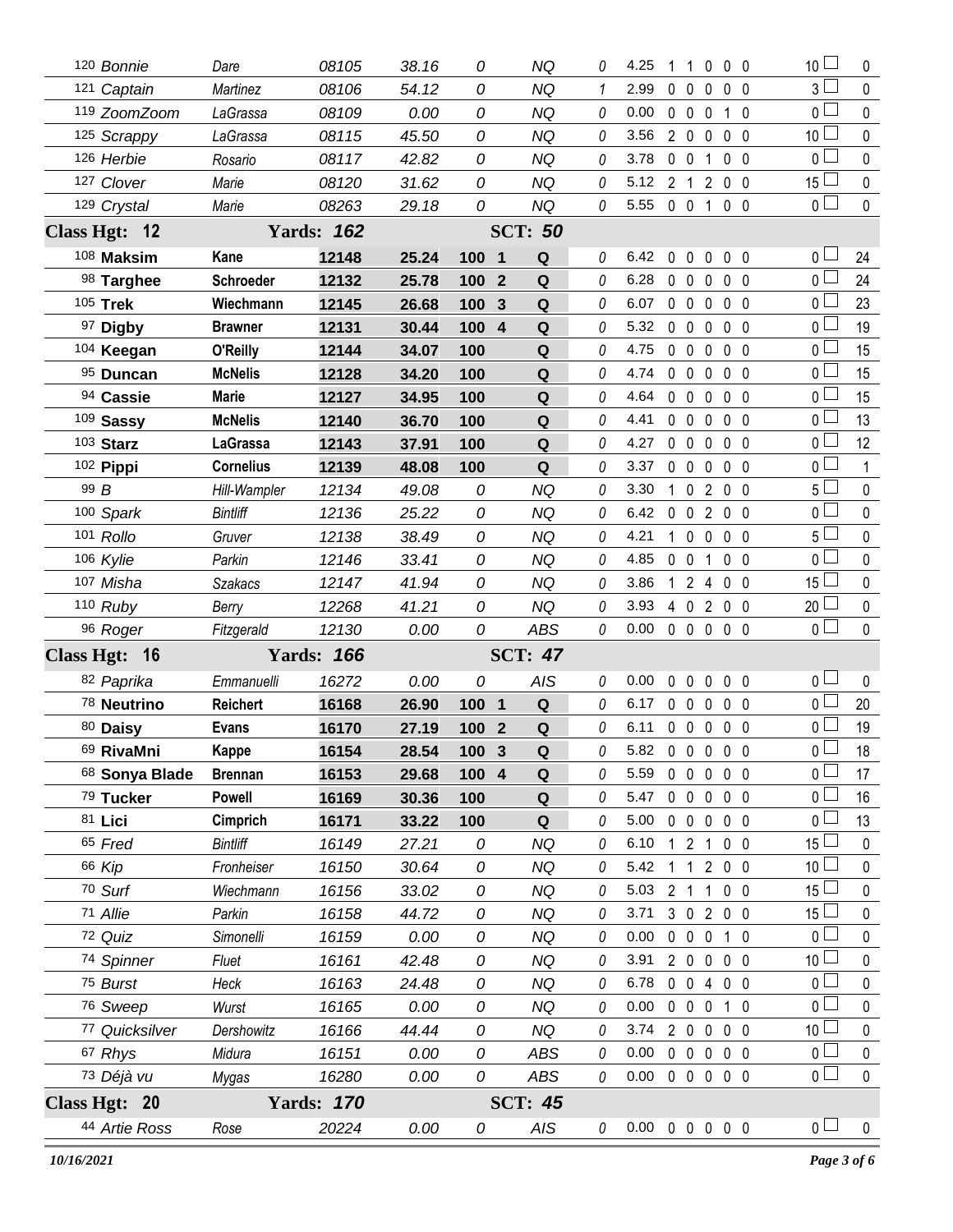| $27$ Fae                          | <b>Schilling</b> | 20197             | 23.31 | 100 1 | Q                     | 0 | 7.29     | $\mathbf{0}$   | $0\quad 0$                 |                   | 0 <sub>0</sub> | 0 <sub>0</sub>  | 21               |
|-----------------------------------|------------------|-------------------|-------|-------|-----------------------|---|----------|----------------|----------------------------|-------------------|----------------|-----------------|------------------|
| <sup>25</sup> Vanish              | Klarman          | 20191             | 23.93 | 100   | Q<br>$\boldsymbol{2}$ | 0 | 7.10     | $\mathbf 0$    | $\mathbf 0$                | 0                 | 0 <sub>0</sub> | 0 <sup>1</sup>  | 21               |
| <sup>17</sup> Optimus Prime Ajoux |                  | 20187             | 24.09 | 100   | $\mathbf{3}$<br>Q     | 0 | 7.06     | $\mathbf 0$    | $\overline{0}$             | 0                 | 0 <sub>0</sub> | 0 <sub>l</sub>  | 20               |
| 24 Wit                            | <b>DeWitt</b>    | 20190             | 24.16 | 100   | $\overline{4}$<br>Q   | 0 | 7.04     | $\mathbf 0$    | $\mathbf 0$                | 0                 | 0 <sub>0</sub> | 0 <sup>1</sup>  | 20               |
| <sup>41</sup> Asher               | Scagnelli        | 20221             | 24.55 | 100   | Q                     | 0 | 6.92     | $\mathbf 0$    | $\mathbf 0$                | $\mathbf 0$       | 0 <sub>0</sub> | 0 <sub>l</sub>  | 20               |
| 26 Tucker                         | <b>Williams</b>  | 20195             | 26.82 | 100   | ${\bf Q}$             | 0 | 6.34     | $\mathbf 0$    | $\mathbf 0$                | 0                 | 0 <sub>0</sub> | 0 <sub>0</sub>  | 18               |
| <sup>21</sup> Cynna               | <b>Fischer</b>   | 20184             | 27.72 | 100   | Q                     | 0 | 6.13     | $\mathbf 0$    | $\mathbf 0$                | 0                 | 0 <sub>0</sub> | 0 L             | 17               |
| 48 Tag                            | Lechner          | 20230             | 27.94 | 100   | Q                     | 0 | 6.08     | $\mathbf 0$    | $\mathbf 0$                | 0                 | 0 <sub>0</sub> | 0 <sub>0</sub>  | 17               |
| <sup>13</sup> Nick                | <b>Wurst</b>     | 20177             | 28.00 | 100   | Q                     | 0 | 6.07     | $0\quad 0$     |                            | $\mathbf 0$       | 0 <sub>0</sub> | 0 <sub>0</sub>  | 17               |
| 15 Sky                            | <b>Patrick</b>   | 20179             | 28.37 | 100   | Q                     | 0 | 5.99     | $0\quad 0$     |                            | 0                 | 0 <sub>0</sub> | 0 <sub>0</sub>  | 16               |
| 38 Bowie                          | <b>Danielsen</b> | 20214             | 29.11 | 100   | Q                     | 0 | 5.84     | $0\quad 0$     |                            | 0                 | 0 <sub>0</sub> | 0 <sub>0</sub>  | 15               |
| 31 Emma                           | Hill-Wampler     | 20203             | 30.30 | 100   | Q                     | 0 | 5.61     | $0\quad 0$     | $\mathbf 0$                |                   | $0\quad 0$     | 0 <sup>1</sup>  | 14               |
| 29 Karat                          | <b>Haynes</b>    | 20201             | 30.80 | 100   | Q                     | 0 | 5.52     | $\mathbf 0$    | $\mathbf 0$                | $\mathbf 0$       | 0 <sub>0</sub> | 0 <sub>0</sub>  | 14               |
| 14 Maewyn                         | Rose             | 20178             | 31.77 | 100   | Q                     | 0 | 5.35     | $\mathbf 0$    | $0\quad 0$                 |                   | $0\quad 0$     | 0 <sub>0</sub>  | 13               |
| 42 Vader                          | <b>Alex Loos</b> | 20222             | 33.40 | 100   | Q                     | 0 | 5.09     | $0\quad 0$     |                            | 0                 | 0 <sub>0</sub> | 0 <sub>0</sub>  | 11               |
| 36 Oskar                          | <b>Patrick</b>   | 20211             | 33.45 | 100   | Q                     | 0 | 5.08     | $\mathbf{0}$   | $\mathbf 0$<br>$\mathbf 0$ |                   | $0\quad 0$     | 0 <sup>1</sup>  | 11               |
| 50 Ghost                          | <b>Patrick</b>   | 20232             | 34.79 | 100   | Q                     | 0 | 4.89     | $\mathbf{0}$   | $\mathbf 0$                | $\mathbf 0$       | 0 <sub>0</sub> | 0 <sub>0</sub>  | 10               |
| 30 Kipper                         | Carson           | 20202             | 35.69 | 100   | Q                     | 0 | 4.76     | $\mathbf 0$    | $\mathbf 0$<br>$\mathbf 0$ |                   | $0\quad 0$     | 0 <sub>0</sub>  | $\boldsymbol{9}$ |
| 53 Regan                          | Jahn             | 20282             | 36.65 | 100   | Q                     | 0 | 4.64     |                | $0\quad 0\quad 0$          |                   | 0 <sub>0</sub> | 0 <sub>0</sub>  | 8                |
| <sup>47</sup> Rayce               | Gonchar          | 20228             | 38.74 | 100   | Q                     | 0 | 4.39     | $\mathbf{0}$   | $0\quad 0$                 |                   | 0 <sub>0</sub> | 0 <sub>1</sub>  | $6\phantom{.}$   |
| 34 Chick                          | Mosner           | 20206             | 38.75 | 100   | Q                     | 0 | 4.39     | $0\quad 0$     |                            | 0                 | 0 <sub>0</sub> | 0 <sub>1</sub>  | 6                |
| <sup>40</sup> Cooper              | <b>Mellon</b>    | 20218             | 42.33 | 100   | $\mathbf Q$           | 0 | 4.02     | $\mathbf 0$    | $0\quad 0$                 |                   | $0\quad 0$     | 0 <sub>1</sub>  | $\overline{2}$   |
| 49 Phil                           | <b>Salerno</b>   | 20231             | 43.73 | 100   | Q                     | 0 | 3.89     | $0\quad 0$     | $\mathbf 0$                |                   | 0 <sub>0</sub> | 0 <sub>0</sub>  | $\mathbf{1}$     |
| 176 Flirt                         | Nally            | 20176             | 24.71 | 0     | <b>NQ</b>             | 0 | 6.88     |                | 1 4 0                      |                   | $0\quad 0$     | $25 \Box$       | $\mathbf 0$      |
| 16 Hops                           | Mellon           | 20180             | 29.59 | 0     | <b>NQ</b>             | 0 | 5.75     | $\mathbf 0$    | $\mathbf{0}$               | 1                 | $0\quad 0$     | 0 <sub>l</sub>  | $\mathbf 0$      |
| 18 Skipper                        | Bishop           | 20181             | 41.56 | 0     | <b>NQ</b>             | 0 | 4.09     | $\mathbf{1}$   | $\overline{2}$             | 1                 | 0 <sub>0</sub> | $15$ $-$        | $\mathbf 0$      |
| 19 Emily                          | McGuigan         | 20182             | 29.01 | 0     | <b>NQ</b>             | 0 | 5.86     | $0\quad 0$     |                            | 1                 | $0\quad 0$     | 0 <sub>0</sub>  | $\mathbf 0$      |
| 20 Lilu                           | O'Brien          | 20183             | 30.01 | 0     | <b>NQ</b>             | 0 | 5.66     | 2 <sub>1</sub> |                            | $\overline{2}$    | 0 <sub>0</sub> | $15\perp$       | $\mathbf 0$      |
| <sup>23</sup> Declan              | Minnella         | 20188             | 36.56 | 0     | <b>NQ</b>             | 0 | 4.65     | 0 <sub>1</sub> |                            | 3                 | 0 <sub>0</sub> | 5 <sub>1</sub>  | $\pmb{0}$        |
| 32 Keen                           | Dattoma          | 20204             | 0.00  | 0     | <b>NQ</b>             | 0 | 0.00     |                | $0\quad 0\quad 0$          |                   | 10             | $\overline{0}$  | 0                |
| 33 'NSync                         | Schmitter        | 20205             | 29.66 | 0     | <b>NQ</b>             | 0 | 5.73     |                | $0 \t0 \t1$                |                   | 0 <sub>0</sub> | 0 <sub>1</sub>  | 0                |
| 35 Maddy                          | Merwin           | 20207             | 40.61 | 0     | <b>NQ</b>             | 0 | 4.19     |                |                            | 2 0 2 0 0         |                | 10 <sup>1</sup> | $\pmb{0}$        |
| 37 Dino                           | Grasso           | 20213             | 45.21 | 0     | <b>NQ</b>             | 0 | 3.76     | $0\quad 0$     |                            | 1                 | $0\quad 0$     | $0-$            | 0                |
| 39 Jazz                           | Zislin           | 20217             | 25.67 | 0     | NQ                    | 0 | 6.62 0 0 |                |                            | $\mathbf{1}$      | $0\quad 0$     | 0 <sub>0</sub>  | $\pmb{0}$        |
| 43 A.V.                           | Bridgwood        | 20223             | 27.75 | 0     | NQ                    | 0 | 6.13     |                | $0 \t0 \t2$                |                   | 0 <sub>0</sub> | 0 <sub>0</sub>  | 0                |
| 51 Duncan                         | Tendler          | 20233             | 26.39 | 0     | <b>NQ</b>             | 0 | 6.44     | $0\quad 0$     |                            | $\mathbf{1}$      | 0 <sub>0</sub> | 0 <sup>2</sup>  | $\pmb{0}$        |
| 54 Sugar Ray                      | Goldman          | 20291             | 31.09 | 0     | <b>NQ</b>             | 0 | 5.47     | $1\quad0$      | 0                          |                   | 0 <sub>0</sub> | 5 L             | $\pmb{0}$        |
| 22 Tequila                        | Cierpiszewski    | 20185             | 0.00  | 0     | ABS                   | 0 | 0.00     |                | $0\quad 0\quad 0$          |                   | 0 <sub>0</sub> | 0 <sub>1</sub>  | $\pmb{0}$        |
| 28 Lollipop                       | Habich           | 20200             | 0.00  | 0     | ABS                   | 0 | 0.00     | $0\quad 0$     |                            | $0\quad 0\quad 0$ |                | $0\square$      | $\mathbf 0$      |
| 45 Hallelujah                     | Ajoux            | 20225             | 0.00  | 0     | ABS                   | 0 | 0.00     |                |                            | 00000             |                | $\overline{0}$  | $\pmb{0}$        |
| 46 Scout                          | Cierpiszewski    | 20226             | 0.00  | 0     | ABS                   | 0 | 0.00     | $0\quad 0$     |                            | $\mathbf 0$       | $0\quad 0$     | 0 <sub>0</sub>  | 0                |
| 52 Rona                           | Schowalter       | 20235             | 0.00  | 0     | ABS                   | 0 | 0.00     |                |                            | 00000             |                | $\overline{0}$  | $\mathbf 0$      |
| Class Hgt: 24                     |                  | <b>Yards: 170</b> |       |       | <b>SCT: 48</b>        |   |          |                |                            |                   |                |                 |                  |
| <sup>4</sup> Boone                | Coderre          | 24237             | 30.76 | 100 1 | Q                     | 0 | 5.53     |                |                            | 00000             |                | 0 <sub>1</sub>  | 17               |
| <sup>6</sup> Rainey               | <b>Staub</b>     | 24243             | 31.68 | 100 2 | Q                     | 0 | 5.37     |                |                            | 00000             |                | 0 <sub>0</sub>  | 16               |
| <sup>3</sup> InkaBlu              | Rutkowski        | 24236             | 33.91 | 100 3 | Q                     | 0 | 5.01     |                |                            | 00000             |                | 0 <sub>1</sub>  | 14               |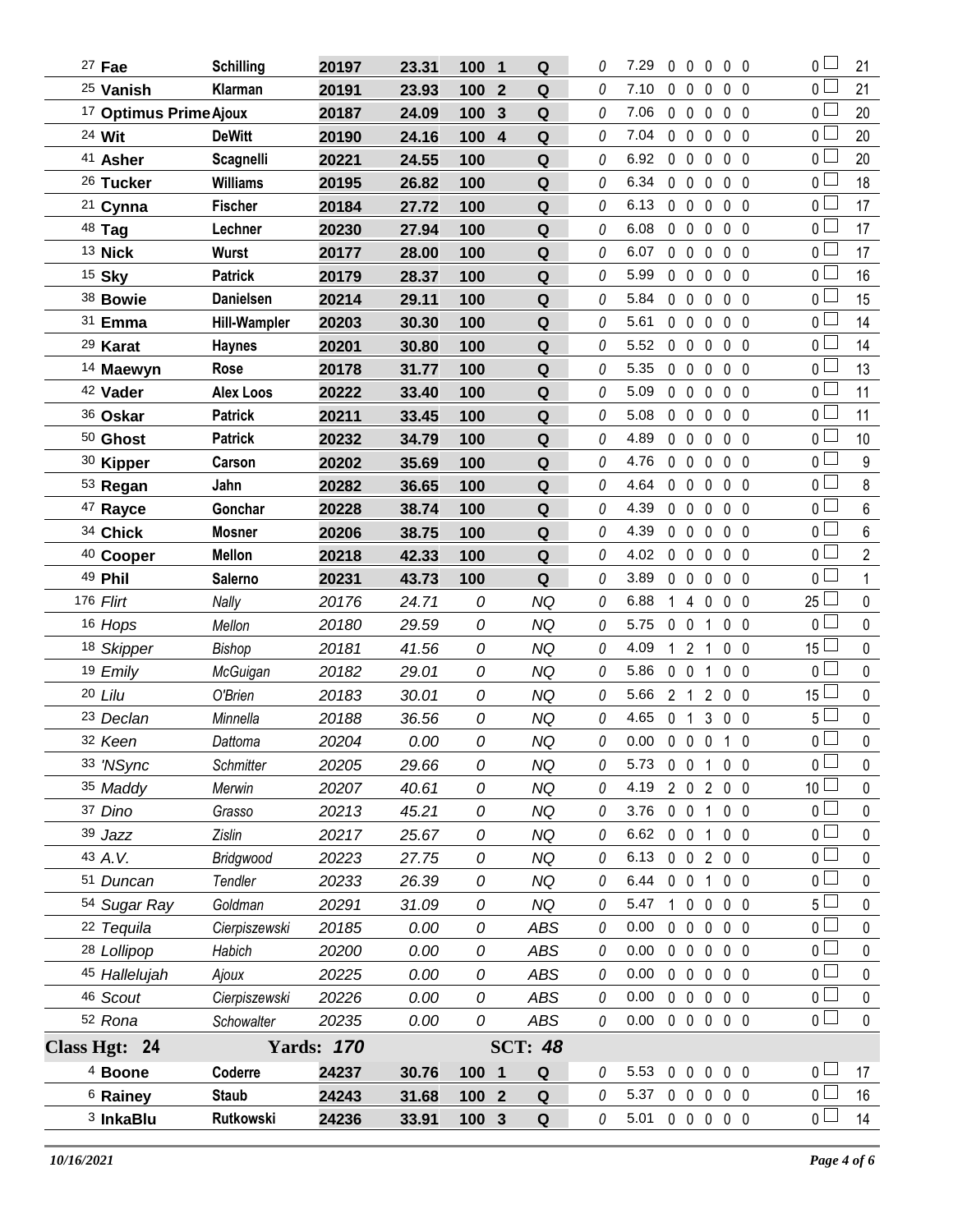| <sup>2</sup> Dublin           | <b>McIlhenny</b> | 24238             | 44.72        | 100 4                 | Q                     | 0           | 3.80                       | $\mathbf{0}$ | $\mathbf{0}$      | $\mathbf 0$    | 0 <sub>0</sub>   |                    | $\overline{0}$        | $\mathbf{3}$        |
|-------------------------------|------------------|-------------------|--------------|-----------------------|-----------------------|-------------|----------------------------|--------------|-------------------|----------------|------------------|--------------------|-----------------------|---------------------|
| <sup>1</sup> Ryder            | <b>Barlics</b>   | 24244             | 40.96        | 0                     | <b>NQ</b>             | 0           | 4.15                       | $\mathbf 1$  | $\mathbf{0}$      | $\mathbf 0$    | 0 <sub>0</sub>   |                    | $5\Box$               | $\mathbf 0$         |
| 7 Declan                      | Solakian         | 24245             | 38.76        | 0                     | <b>NQ</b>             | 0           | 4.39                       |              | $0\quad 0$        | $\overline{1}$ | $0\quad 0$       |                    | 0 <sub>0</sub>        | $\mathbf 0$         |
| <sup>9</sup> Doc              | McIlhenny        | 24247             | 32.05        | 0                     | <b>NQ</b>             | 0           | 5.30                       |              | 0 <sub>1</sub>    | 0              | $0\quad 0$       |                    | $5\Box$               | $\mathbf 0$         |
| 8 Rio                         | <b>Barlics</b>   | 24248             | 0.00         | 0                     | <b>NQ</b>             | 0           | 0.00                       |              | $0\quad 0$        | $\mathbf 0$    | $1\quad0$        |                    | $\overline{0}$        | $\mathbf 0$         |
| <sup>5</sup> Wizard           | Armstrong        | 24239             | 0.00         | 0                     | ABS                   | 0           | 0.00                       |              |                   |                | 00000            |                    | $\overline{0}$        | $\pmb{0}$           |
| <b>SAT-1</b>                  | <b>JWW</b>       |                   | NOV P        |                       |                       |             |                            |              |                   |                |                  |                    |                       |                     |
| <b>Call Name</b><br>RO.       | Handler          | Armband           | Time         |                       | Score Place/Qualified | Sec Ovr YPS |                            |              |                   |                | <b>R W F E T</b> |                    |                       | Total F Tie MachPts |
| Class Hgt: 04                 |                  | <b>Yards: 113</b> |              |                       | <b>SCT: 54</b>        |             |                            |              |                   |                |                  |                    |                       |                     |
| <sup>25</sup> Luna Starlite   | <b>Marie</b>     | 04023             | 28.79        | 100 1                 | Q                     | 0           | 3.92                       | 0            | $\mathbf 0$       | 0              | $0\quad 0$       |                    | $\overline{0}$ $\Box$ | 0                   |
| 26 Sassy                      | Rosenberg        | 04022             | 49.56        | 100 2                 | $\mathbf Q$           | 0           | 2.28                       |              | $0\quad 0\quad 0$ |                | $0\quad 0$       |                    | $\overline{0}$        | 0                   |
| 24 Fiona                      | Rosenberg        | 04021             | 59.12        | 0                     | <b>NQ</b>             | 5           | 1.91                       |              |                   |                | 1 0 1 0 0        |                    | 10 <sup>1</sup>       | $\pmb{0}$           |
| Class Hgt: 20                 |                  | <b>Yards: 117</b> |              |                       | <b>SCT: 47</b>        |             |                            |              |                   |                |                  |                    |                       |                     |
| <sup>14</sup> GaBoing!        | <b>Diaz</b>      | 20025             | 32.29        | 100 1                 | Q                     | 0           | 3.62 0 0 0 0 0             |              |                   |                |                  |                    | 0 <sub>0</sub>        | 0                   |
| <b>SAT-1</b>                  | <b>JWW</b>       |                   | <b>OPENP</b> |                       |                       |             |                            |              |                   |                |                  |                    |                       |                     |
| <b>Call Name</b><br><b>RO</b> | Handler          | Armband           | Time         | Score Place/Qualified |                       | Sec Ovr     | YPS                        |              |                   |                | R W F E T        | <b>Total F</b>     |                       | Tie MachPts         |
| Class Hgt: 08                 |                  | <b>Yards: 140</b> |              |                       | <b>SCT: 52</b>        |             |                            |              |                   |                |                  |                    |                       |                     |
| <sup>20</sup> Carter          | Tice             | 08060             | 0.00         | 0                     | <b>NQ</b>             | 0           | $0.00 \t0 \t0 \t0 \t1 \t0$ |              |                   |                |                  |                    | 0 <sup>1</sup>        | $\mathbf 0$         |
| Class Hgt: 16                 |                  | <b>Yards: 147</b> |              |                       | <b>SCT: 47</b>        |             |                            |              |                   |                |                  |                    |                       |                     |
| 15 Gia                        | Gelsinger        | 16009             | 31.59        | 0                     | NQ                    | 0           | 4.65 1 0 2 0 0             |              |                   |                |                  |                    | $5\perp$              | $\mathbf{0}$        |
|                               |                  |                   |              |                       |                       |             |                            |              |                   |                |                  |                    |                       |                     |
| <b>SAT-1</b>                  | <b>JWW</b>       | EX P              |              |                       |                       |             |                            |              |                   |                |                  |                    |                       |                     |
| RO Call Name                  | Handler          | Armband           | Time         | Score Place/Qualified |                       | Sec Ovr YPS |                            |              |                   |                | R W F E T        |                    |                       | Total F Tie MachPts |
| Class Hgt: 12                 |                  | <b>Yards: 166</b> |              |                       | <b>SCT: 52</b>        |             |                            |              |                   |                |                  |                    |                       |                     |
| 117 Rocket                    | Harvey           | 12252             | 0.00         | 0                     | <b>ABS</b>            | 0           | $0.00 \t0 \t0 \t0 \t0 \t0$ |              |                   |                |                  |                    | 0 <sub>0</sub>        | $\mathbf 0$         |
| Class Hgt: 16                 |                  | <b>Yards: 170</b> |              |                       | <b>SCT: 50</b>        |             |                            |              |                   |                |                  |                    |                       |                     |
| 92 Marlie                     |                  | Gernhardt 16254   | 39.79        | $\overline{0}$        | NQ                    |             |                            |              |                   |                |                  | $0$ 4.27 2 0 0 0 0 | $10$ $\Box$           | $\overline{0}$      |
| Class Hgt: 20                 |                  | <b>Yards: 170</b> |              |                       | <b>SCT: 53</b>        |             |                            |              |                   |                |                  |                    |                       |                     |
| 64 Major Chaos                | Koebler          | 20256             | 33.61        | 0                     | NQ                    | 0           | 5.06 2 3 4 0 0             |              |                   |                |                  |                    | $25 \Box$             | 0                   |
| SAT-1                         | <b>JWW</b>       |                   | MAS P        |                       |                       |             |                            |              |                   |                |                  |                    |                       |                     |
| <b>Call Name</b><br>RO.       | Handler          | Armband           | Time         | Score Place/Qualified |                       | Sec Ovr YPS |                            |              |                   |                | R W F E T        | <b>Total F</b>     |                       | <b>Tie MachPts</b>  |
| Class Hgt: 04                 |                  | <b>Yards: 162</b> |              |                       | <b>SCT: 58</b>        |             |                            |              |                   |                |                  |                    |                       |                     |
| 137 Jasmine                   | <b>Scheiner</b>  | 04250             | 46.34        | 100 1                 | Q                     | 0           | 3.50                       |              |                   |                | 0 0 0 0 0        |                    | 0 <sub>1</sub>        | 11                  |
| 136 Kendall                   | <b>Scheiner</b>  | 04249             | 55.26        | 100 2                 | Q                     | 0           | 2.93 0 0 0 0 0             |              |                   |                |                  |                    | 0 <sub>l</sub>        | $\overline{2}$      |
| Class Hgt: 08                 |                  | <b>Yards: 162</b> |              |                       | <b>SCT: 55</b>        |             |                            |              |                   |                |                  |                    |                       |                     |
| 132 Epic                      | Harrington       | 08057             | 41.40        | 0                     | <b>NQ</b>             | 0           | 3.91                       |              |                   |                | 3 1 1 0 0        |                    | $20 \Box$             | 0                   |
| 135 Quinn                     | Pew              | 08251             | 36.05        | 0                     | <b>NQ</b>             | 0           | 4.49                       |              |                   |                | 1 0 1 0 0        |                    | 5 <sub>1</sub>        | $\mathbf 0$         |
| 133 Macie                     | MacLuskie        | 08061             | 0.00         | 0                     | <b>ABS</b>            | 0           | 0.00                       |              |                   |                | 0 0 0 0 0        |                    | 0 <sub>l</sub>        | $\pmb{0}$           |
| 134 Aeryn                     | Midura           | 08066             | 0.00         | 0                     | ABS                   | 0           | $0.00 \t0 \t0 \t0 \t0 \t0$ |              |                   |                |                  |                    | 0 <sub>0</sub>        | $\pmb{0}$           |
| Class Hgt: 12                 |                  | <b>Yards: 166</b> |              |                       | <b>SCT: 52</b>        |             |                            |              |                   |                |                  |                    |                       |                     |
|                               |                  |                   |              |                       |                       |             |                            |              |                   |                |                  |                    |                       |                     |
| 116 Fab                       | <b>Bintliff</b>  | 12080             | 25.63        | 100 1                 | Q                     | $\theta$    | 6.48 0 0 0 0 0             |              |                   |                |                  |                    | 0 <sub>1</sub>        | 26                  |